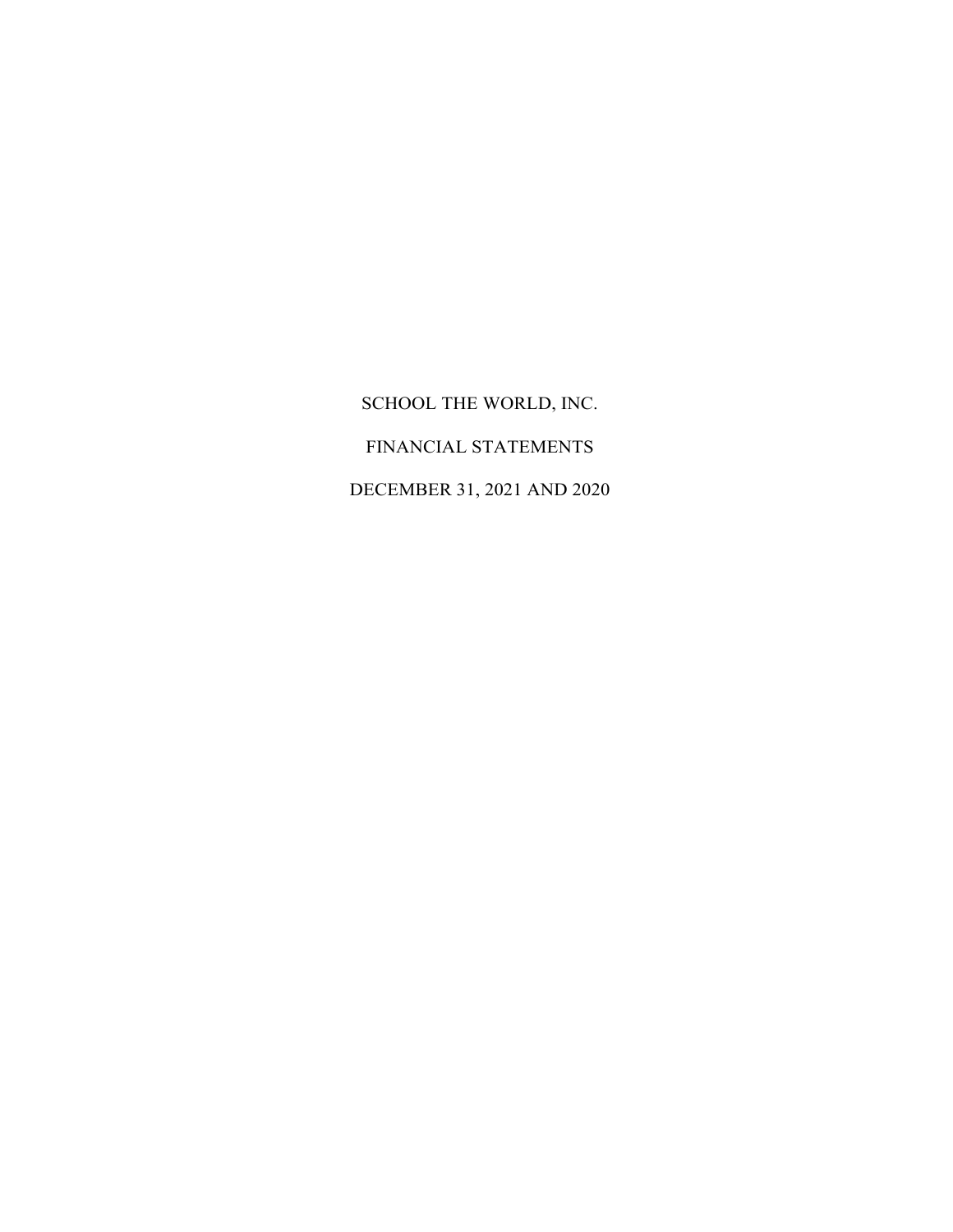## SCHOOL THE WORLD, INC.

#### FINANCIAL STATEMENTS

### FOR THE YEARS ENDED DECEMBER 31, 2021

### TABLE OF CONTENTS

#### Financial Statements:

| Independent Auditors' Report                | $1 - 2$ |
|---------------------------------------------|---------|
| <b>Statement of Financial Position</b>      | З       |
| Statement of Activities                     |         |
| <b>Statement of Cash Flows</b>              |         |
| <b>Statement of Functional Expenditures</b> | 6       |
| Notes to Financial Statements               |         |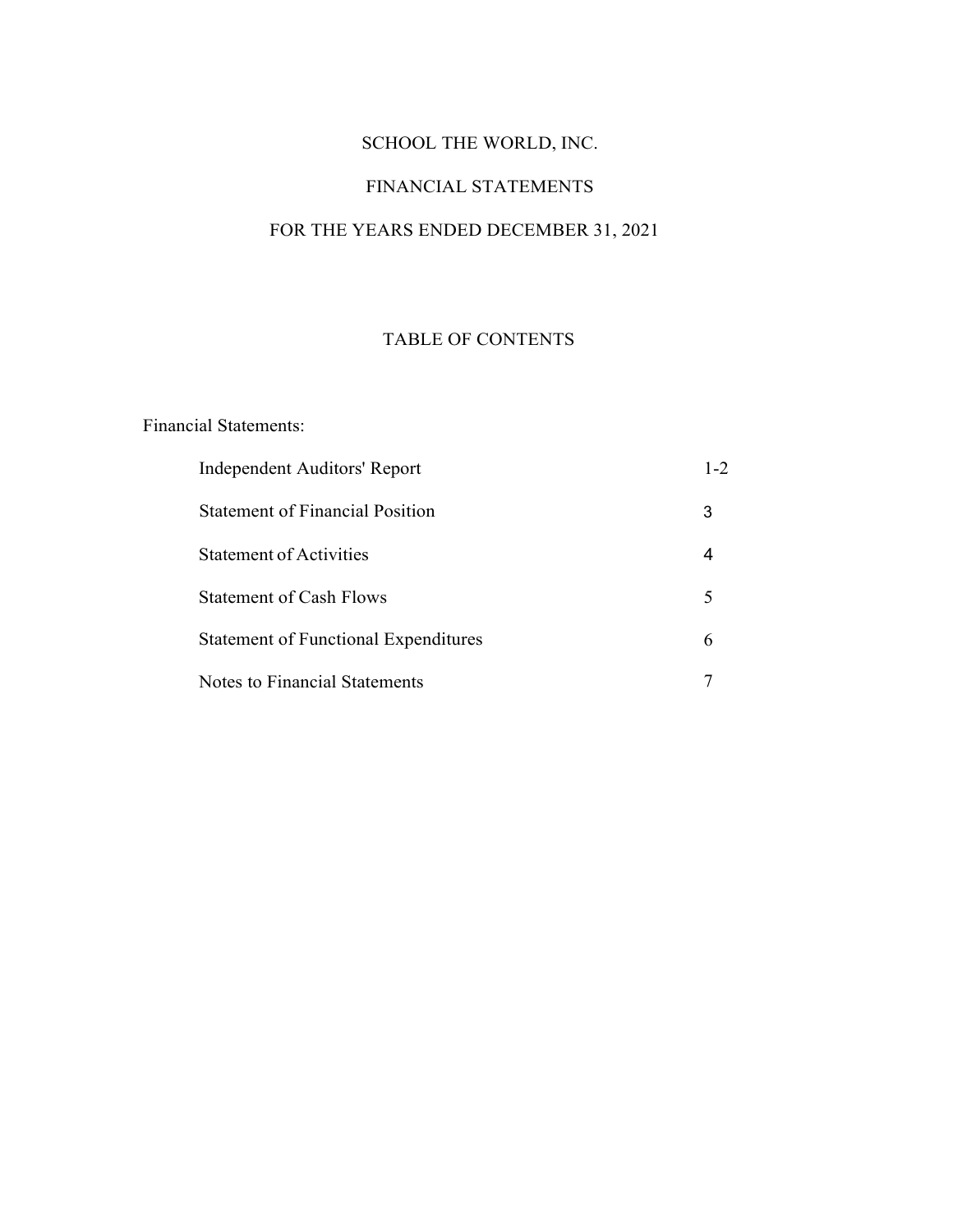# *ADAM J. BAKER*

*Certified Public Accountant*

#### Independent Auditor's Report

Board of Directors School The World, Inc.

We have audited the accompanying financial statements of School The World, Inc. (the Company), a nonprofit organization, which comprise the statement of financial position as of December 31, 2021 and 2020, and the related statements of activities, functional expenses, and cash flows for the year then ended, and the related notes to the financial statements.

#### **Management's Responsibility for the Financial Statements**

Management is responsible for the preparation and fair presentation of these financial statements in accordance with accounting principles generally accepted in the United States of America; this includes the design, implementation, and maintenance of internal control relevant to the preparation and fair presentation of financial statements that are free from material misstatement, whether due to fraud or error.

#### **Auditor's Responsibility**

Our responsibility is to express an opinion on these financial statements based on our audit. We conducted our audit in accordance with auditing standards generally accepted in the United States of America. Those standards require that we plan and perform the audit to obtain reasonable assurance about whether the financial statements are free of material misstatement.

An audit involves performing procedures to obtain audit evidence about the amounts and disclosures in the financial statements. The procedures selected depend on the auditor's judgment, including the assessment of the risks of material misstatement of the financial statements, whether due to fraud or error. In making those risk assessments, the auditor considers internal control relevant to the entity's preparation and fair presentation of financial statements in order to design audit procedures that are appropriate in the circumstances, but not for the purpose of expressing an opinion on the effectiveness of the entity's internal control. Accordingly, we express no such opinion. An audit also includes evaluating the appropriateness of accounting policies used and the reasonableness of significant accounting estimates made by management, as well as evaluating the overall presentation of the financial statements.

We believe that the audit evidence we have obtained is sufficient and appropriate to provide a basis for our audit opinion.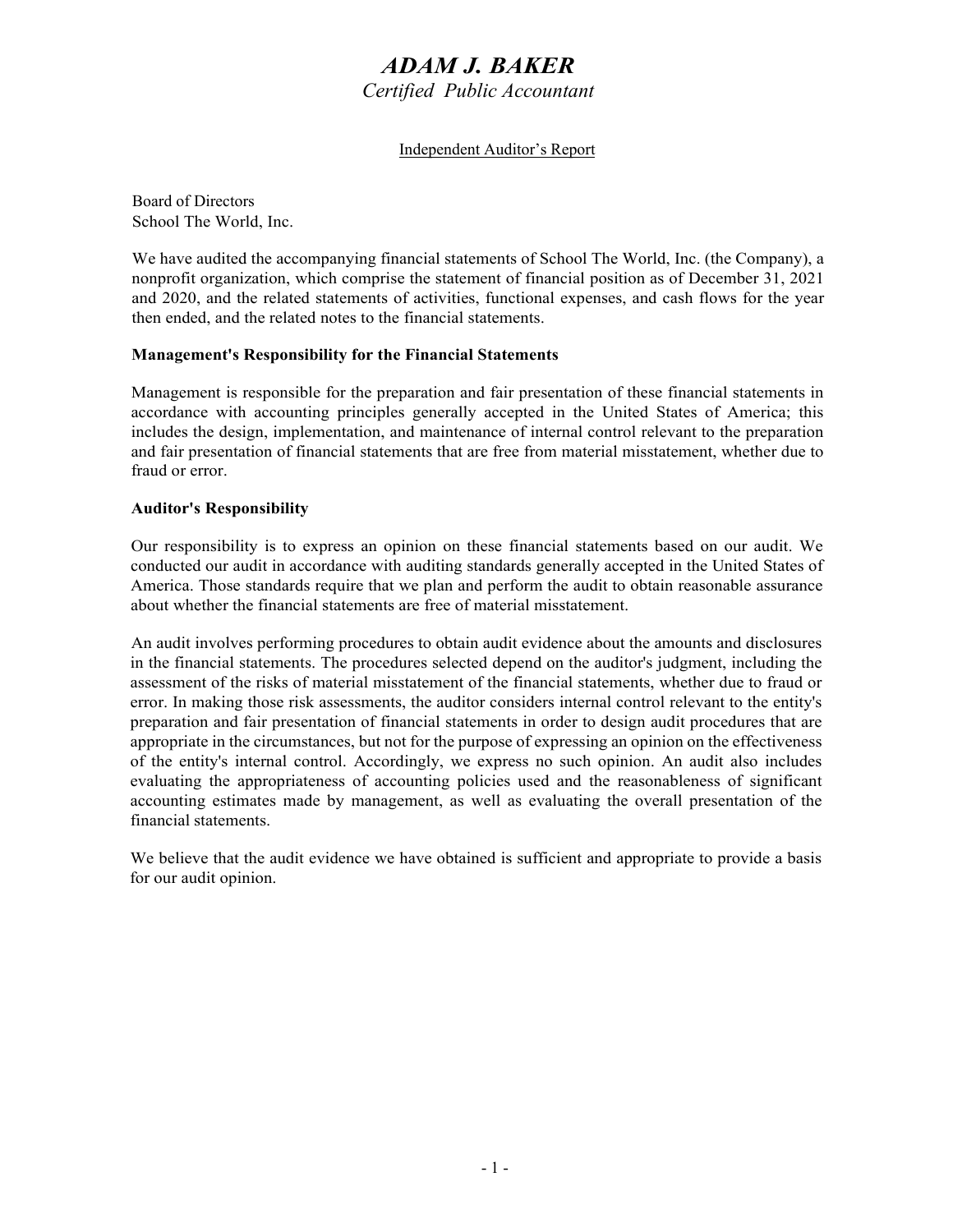Board of Directors School The World, Inc.

#### **Opinion**

In our opinion, the financial statements referred to above present fairly, in all material respects, the financial position of School The World, Inc. as of December 31, 2021 and 2020, and the changes in its net assets and its cash flows for the year then ended in accordance with accounting principles generally accepted in the United States of America.

Adam J Baker, CPA

Adam J. Baker Certified Public Accountant Underwood, Minnesota

May 9, 2022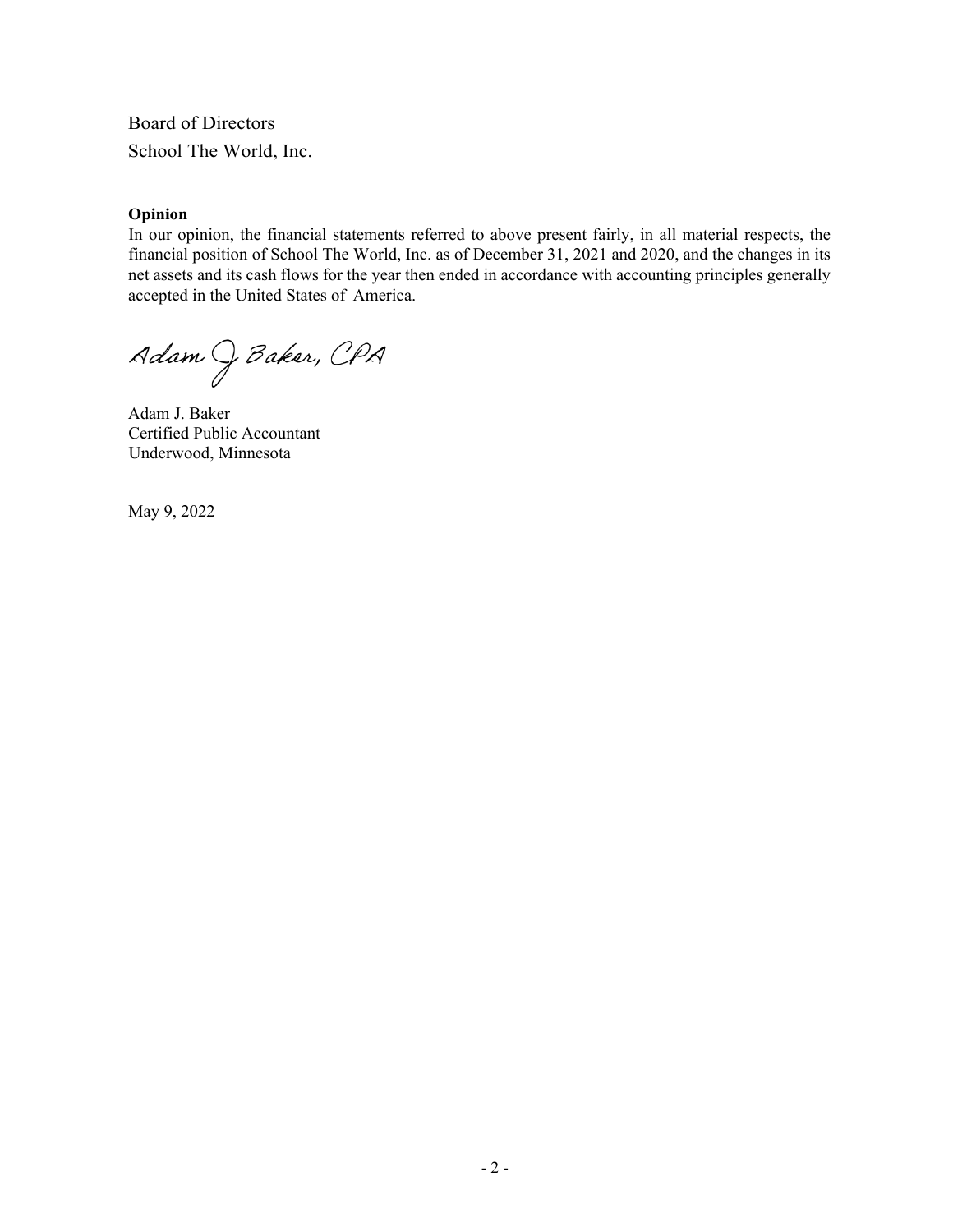## **SCHOOL THE WORLD, INC. STATEMENT OF FINANCIAL POSITION DECEMBER 31, 2021 and 2020**

| <b>Assets</b>                              | 2021          | 2020          |
|--------------------------------------------|---------------|---------------|
| <b>Current Assets</b>                      |               |               |
| Cash and Cash Equivalents                  | \$<br>711,518 | \$<br>681,241 |
| Accounts Receivable, Net                   | 64,288        | 54,187        |
| <b>Total Current Assets</b>                | 775,806       | 735,428       |
| <b>Plant, Property, and Equipment</b>      |               |               |
| <b>Furniture and Fixtures</b>              | 19,040        | 19,040        |
| Less: Accumulated Depreciation             | (17, 875)     | (15,359)      |
| <b>Total Plant, Property and Equipment</b> | 1,165         | 3,681         |
| <b>Total Assets</b>                        | 776,971<br>\$ | 739,109<br>\$ |
| <b>Liabilities</b>                         |               |               |
| <b>Current Liabilities</b>                 |               |               |
| Credit Card                                | \$<br>17,164  | \$<br>1,534   |
| <b>Accrued Expenses</b>                    | 3,250         |               |
| <b>Payroll Liabilities</b>                 | 2,931         | 3,817         |
| <b>Total Current Liabilities</b>           | 23,345        | 5,351         |
| <b>Long-term Liabilities</b>               |               |               |
| Notes Payable                              | 149,900       | 149,900       |
| <b>Total Long-Term Liabilities</b>         | 149,900       | 149,900       |
| <b>Total Liabilities</b>                   | 173,245       | 155,251       |
| <b>Net Assets</b>                          |               |               |
| <b>Without Donor Restriction</b>           |               |               |
| Undesignated                               | 507,593       | 489,065       |
| <b>Total Without Donor Restriction</b>     | 507,593       | 489,065       |
| <b>With Donor Restriction</b>              |               |               |
| <b>Temporarily Restricted</b>              | 96,133        | 94,793        |
| <b>Total With Donor Restriction</b>        | 96,133        | 94,793        |
| <b>Total Net Assets</b>                    | 603,726       | 583,858       |
| <b>Total Liabilities and Net Assets</b>    | 776,971<br>\$ | 739,109<br>\$ |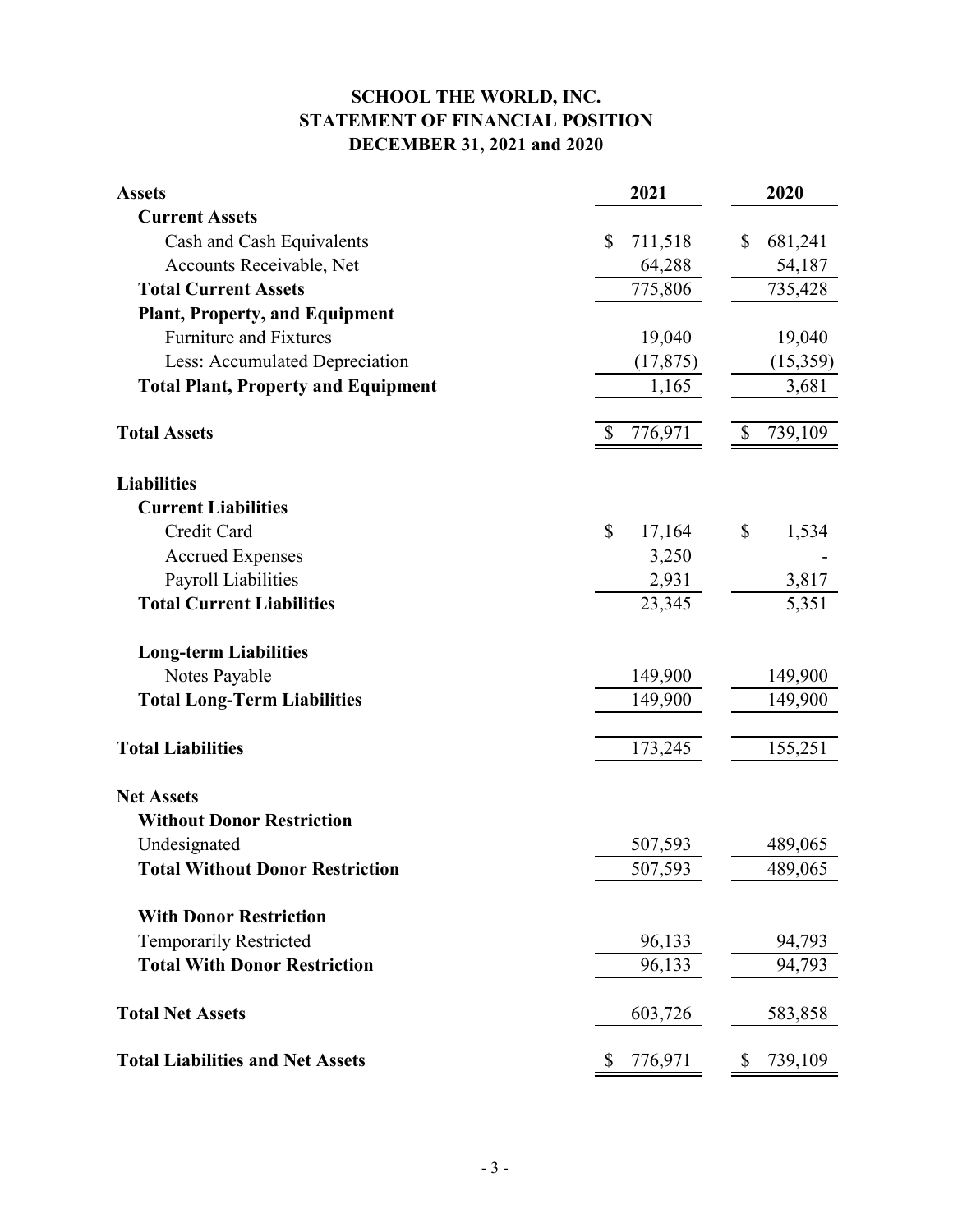#### **SCHOOL THE WORLD, INC. STATEMENT OF ACTIVITIES FOR THE YEARS ENDED DECEMBER 31, 2021 and 2020**

|                                             | 2021      | 2020          |
|---------------------------------------------|-----------|---------------|
| <b>Operating Revenue</b>                    |           |               |
| Corporate Contributions                     | \$194,714 | \$<br>99,206  |
| <b>Individual Contributions</b>             | 1,065,328 | 1,046,487     |
| In-Kind Construction Materials              | 140,793   | 125,833       |
| Student Service Program                     | (1,900)   | 398,960       |
| <b>Total Operating Revenues</b>             | 1,398,935 | 1,670,486     |
| <b>Operating Expenditures</b>               |           |               |
| <b>Program Services:</b>                    |           |               |
| Program Activities                          | 1,145,004 | 1,166,812     |
| <b>Total Program Services</b>               | 1,145,004 | 1,166,812     |
| <b>Supporting Services</b>                  |           |               |
| Fundraising                                 | 91,104    | 124,415       |
| Management and General                      | 231,964   | 235,943       |
| <b>Total Supporting Services</b>            | 323,068   | 360,358       |
| <b>Total Expenditures</b>                   | 1,468,072 | 1,527,170     |
| <b>Other Financing Sources (Uses)</b>       |           |               |
| Governmental Grants                         | 88,572    | 56,705        |
| Interest Income                             | 22        | 13            |
| Unrealized Gain (Loss)                      | 411       | 93            |
| <b>Total Other Financing Sources (Uses)</b> | 89,005    | 56,811        |
| <b>Change In Net Assets</b>                 | 19,868    | 200,127       |
| Net Assets - January 1, 2021                | 583,858   | 383,731       |
| Net Assets - December 31, 2021              | \$603,726 | \$<br>583,858 |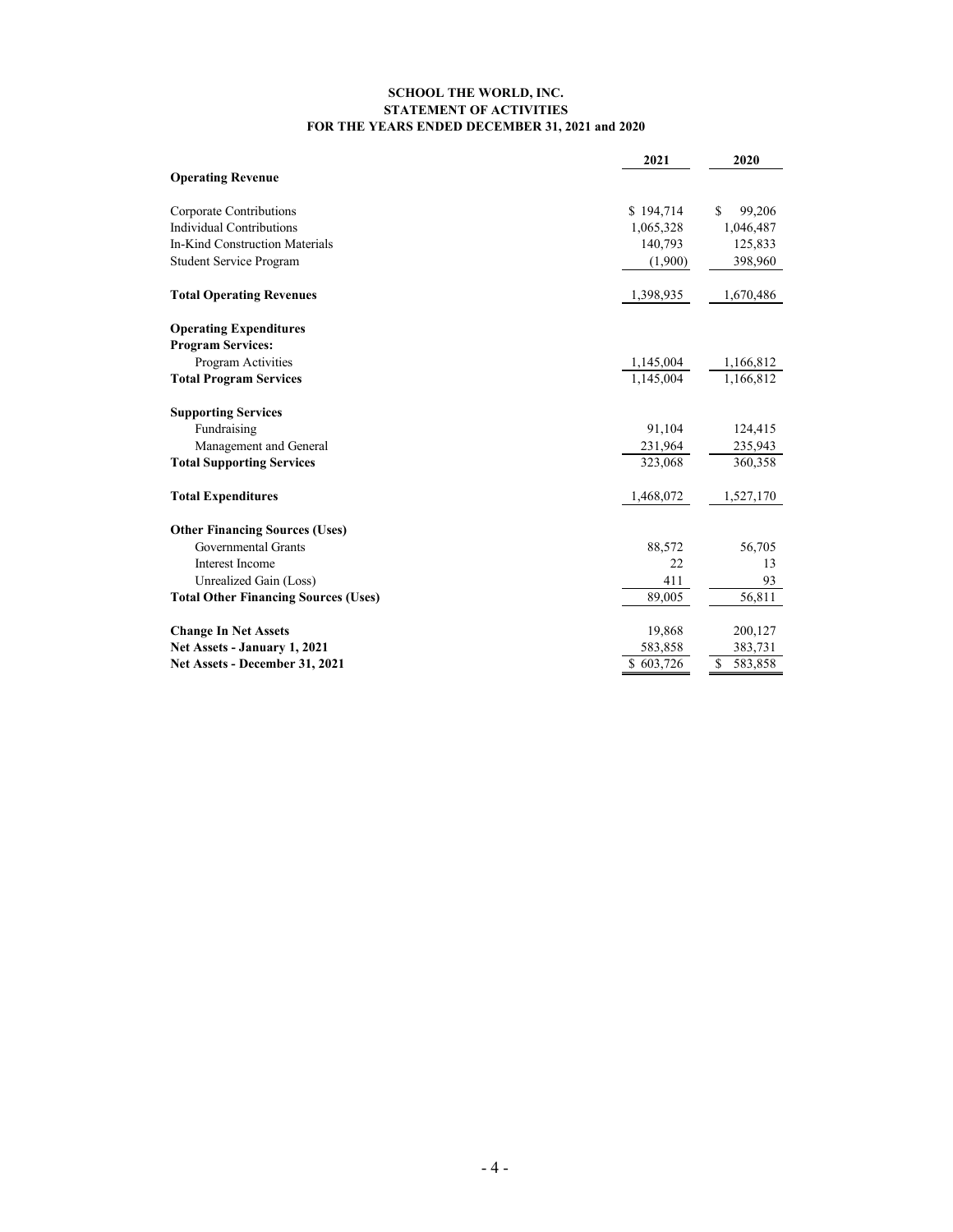### **FOR THE YEAR ENDED DECEMBER 31, 2021 and 2020 STATEMENT OF CASH FLOWS SCHOOL THE WORLD, INC.**

|                                                   | 2021          | 2020          |
|---------------------------------------------------|---------------|---------------|
| <b>Cash Flow from Operating Activities</b>        |               |               |
| <b>Excess Revenues over Expenditures</b>          | \$<br>19,868  | \$<br>200,127 |
| <b>Accounts Receivable</b>                        | (10, 101)     | (21, 154)     |
| <b>Accounts Payable</b>                           | 18,880        |               |
| <b>Prepaid Assets</b>                             |               | 43,400        |
| <b>Deferred Liabilities</b>                       |               | (128, 775)    |
| <b>Other Operating Liabilities</b>                | (886)         | (8,955)       |
| <b>Depreciation Expense</b>                       | 2,516         | 4,223         |
| Net cash provided by operating activities         | 30,277        | 88,866        |
| <b>Cash Flow from Financing Activities</b>        |               |               |
| <b>Note Payable - EIDL</b>                        |               | 149,900       |
| Net cash provided by financing activities         |               | 149,900       |
| <b>Cash Flow from Investing Activities</b>        |               |               |
| <b>Purchase of Plant, Property, and Equipment</b> |               | (3, 496)      |
| Net cash provided by investing activities         |               | (3,496)       |
| Net cash increase for period                      | 30,277        | 235,270       |
| Cash in banks at beginning of period              | 681,241       | 445,971       |
| Cash in banks at end of period                    | 711,518<br>\$ | \$<br>681,241 |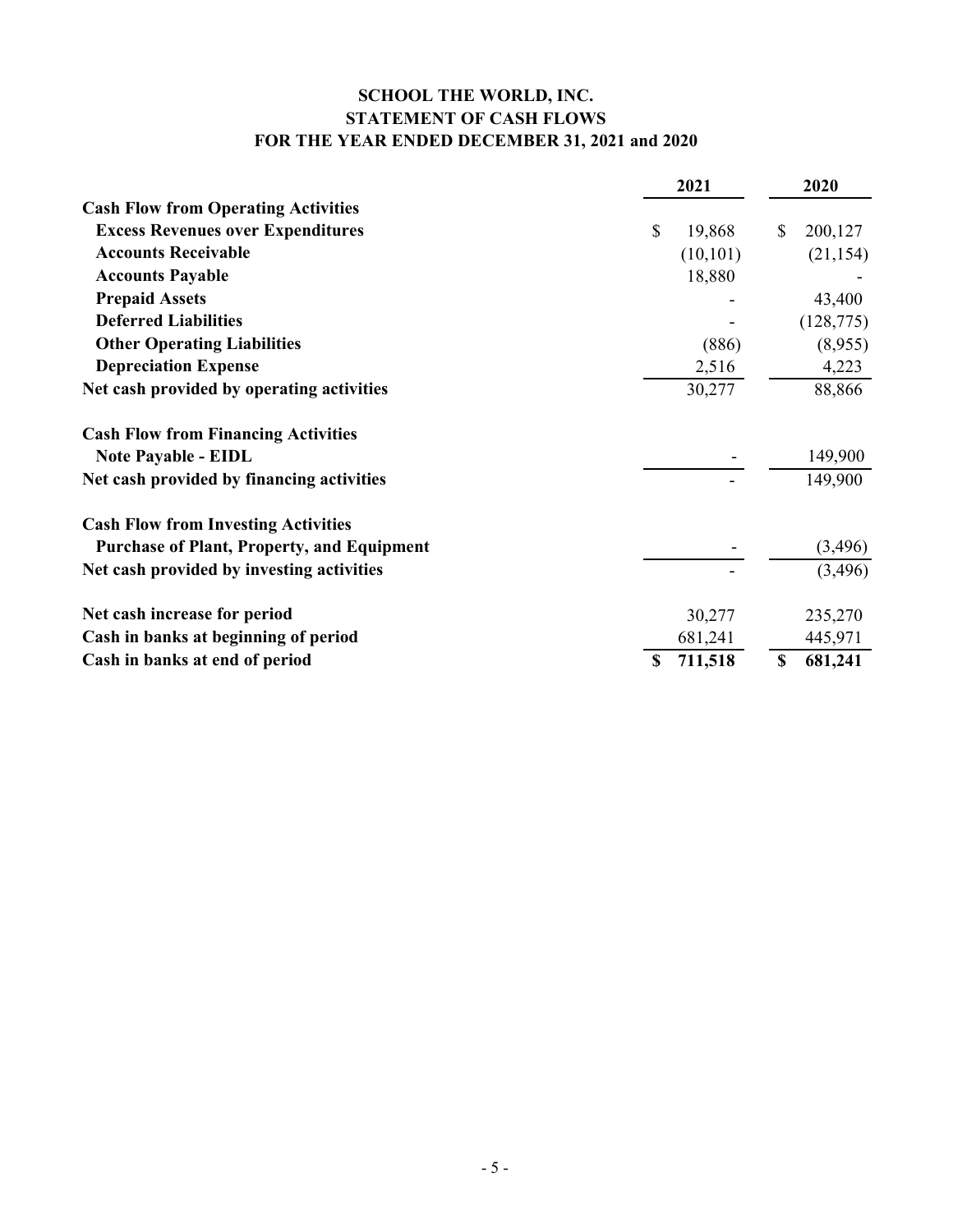#### **SCHOOL THE WORLD, INC. STATEMENT OF FUNCTIONAL EXPENSES FOR THE YEARS ENDED DECEMBER 31, 2021 and 2020**

| <b>Program Services</b><br>\$<br>37,663<br>8,514<br>299,523<br>8,303<br>1,275 | <b>Fundraising</b><br>$\mathbf S$<br>2,578<br>76,895 | General<br>\$<br>2,444<br>2,516<br>2,166<br>7,430 | <b>Total 2021</b><br>$\mathbf S$<br>37,663<br>13,536<br>299,523<br>2,516<br>87,364 | <b>Total 2020</b><br>$\mathbf S$<br>26,916<br>21,827<br>29,916<br>231,775<br>33,029<br>4,223<br>16,202<br>9,486<br>73,023 |
|-------------------------------------------------------------------------------|------------------------------------------------------|---------------------------------------------------|------------------------------------------------------------------------------------|---------------------------------------------------------------------------------------------------------------------------|
|                                                                               |                                                      |                                                   |                                                                                    |                                                                                                                           |
|                                                                               |                                                      |                                                   |                                                                                    |                                                                                                                           |
|                                                                               |                                                      |                                                   |                                                                                    |                                                                                                                           |
|                                                                               |                                                      |                                                   |                                                                                    |                                                                                                                           |
|                                                                               |                                                      |                                                   |                                                                                    |                                                                                                                           |
|                                                                               |                                                      |                                                   |                                                                                    |                                                                                                                           |
|                                                                               |                                                      |                                                   |                                                                                    |                                                                                                                           |
|                                                                               |                                                      |                                                   |                                                                                    |                                                                                                                           |
|                                                                               |                                                      |                                                   |                                                                                    |                                                                                                                           |
|                                                                               |                                                      |                                                   |                                                                                    |                                                                                                                           |
|                                                                               |                                                      |                                                   | 8,705                                                                              | 7,572                                                                                                                     |
|                                                                               |                                                      |                                                   |                                                                                    | 1,381                                                                                                                     |
|                                                                               |                                                      | 960                                               | 14,403                                                                             | 15,091                                                                                                                    |
| 150                                                                           |                                                      | 980                                               | 1,130                                                                              | 1,529                                                                                                                     |
| 1,800                                                                         |                                                      | 899                                               | 2,699                                                                              | 2,536                                                                                                                     |
| 1,722                                                                         | 617                                                  | 133                                               | 2,472                                                                              | 1,641                                                                                                                     |
|                                                                               |                                                      |                                                   |                                                                                    | 5,000                                                                                                                     |
| 21,383                                                                        |                                                      | 5,783                                             | 27,166                                                                             | 23,548                                                                                                                    |
|                                                                               |                                                      |                                                   |                                                                                    | 162                                                                                                                       |
|                                                                               |                                                      | 577                                               | 577                                                                                | 459                                                                                                                       |
| 3,961                                                                         |                                                      | 7,506                                             | 11,467                                                                             | 7,418                                                                                                                     |
| 26                                                                            |                                                      |                                                   | 26                                                                                 | 380                                                                                                                       |
| 3,442                                                                         |                                                      | 1,529                                             | 4,971                                                                              | 3,657                                                                                                                     |
| 46,354                                                                        |                                                      | 45,507                                            | 91,861                                                                             | 18,000                                                                                                                    |
|                                                                               |                                                      |                                                   |                                                                                    | 5,847                                                                                                                     |
| 71                                                                            |                                                      | 138                                               | 209                                                                                | 50                                                                                                                        |
| 466,858                                                                       | 9,928                                                | 132,651                                           | 609,437                                                                            | 668,118                                                                                                                   |
| 154,940                                                                       |                                                      |                                                   | 154,940                                                                            | 9,084                                                                                                                     |
|                                                                               |                                                      |                                                   |                                                                                    | 29,150                                                                                                                    |
|                                                                               |                                                      |                                                   |                                                                                    | 207,286                                                                                                                   |
|                                                                               |                                                      | 4,493                                             | 4,493                                                                              | 4,267                                                                                                                     |
|                                                                               |                                                      |                                                   |                                                                                    | 4,596                                                                                                                     |
| 39,239                                                                        | 955                                                  | 11,142                                            | 51,336                                                                             | 24,001                                                                                                                    |
| 10,104                                                                        | 131                                                  | 1,533                                             | 11,768                                                                             | 12,936                                                                                                                    |
| 25,505                                                                        |                                                      |                                                   | 25,505                                                                             | 24,279                                                                                                                    |
| 728                                                                           |                                                      | 3,005                                             | 3,733                                                                              | 1,782                                                                                                                     |
|                                                                               |                                                      | 572                                               | 572                                                                                | 1,003                                                                                                                     |
| 1,145,004<br><sup>\$</sup>                                                    | \$<br>$\overline{91,104}$                            | \$<br>231,964                                     | \$<br>1,468,072                                                                    | \$<br>1,527,170                                                                                                           |
|                                                                               | 13,443                                               |                                                   |                                                                                    |                                                                                                                           |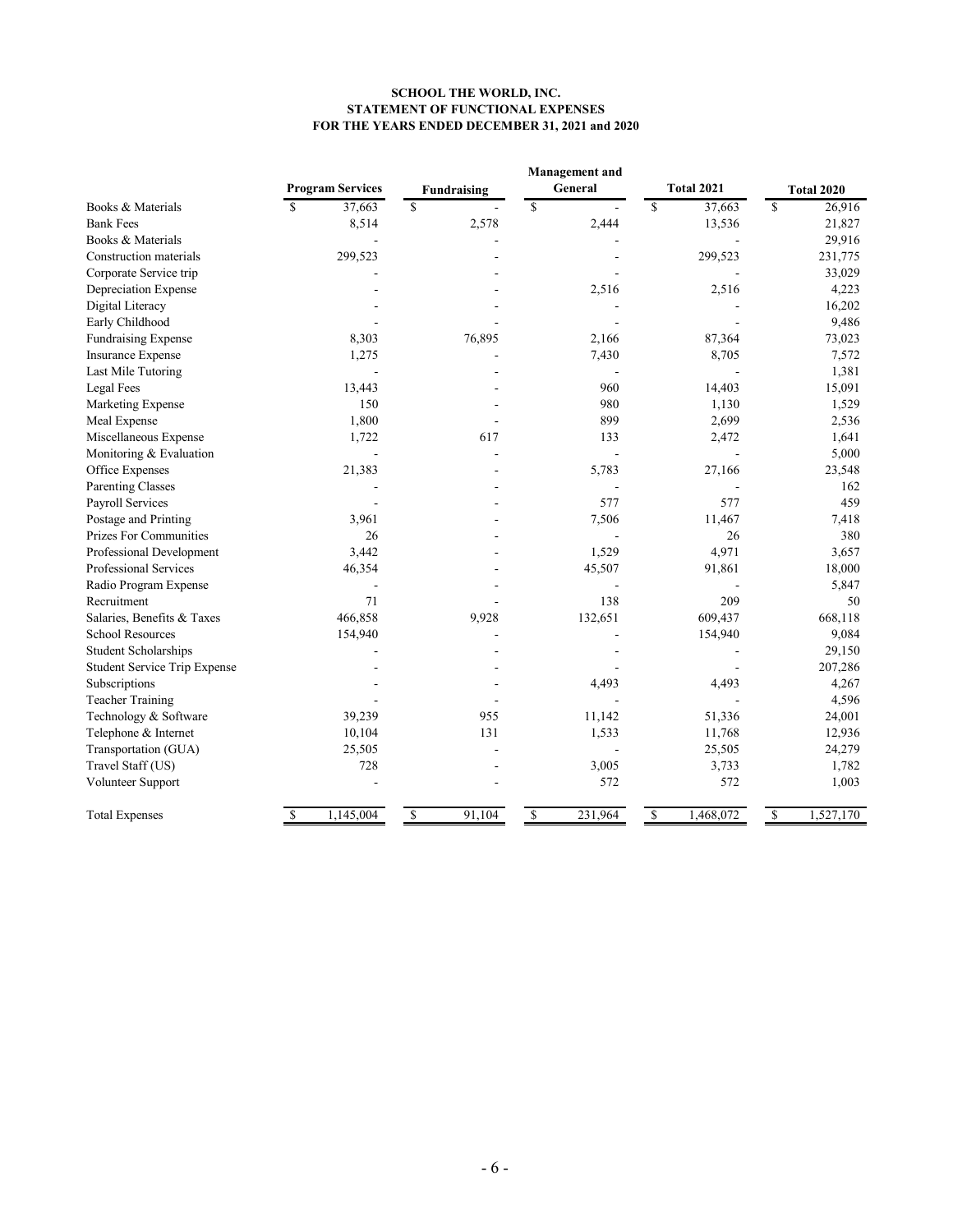#### SCHOOL THE WORLD, INC. NOTES TO FINANCIAL STATEMENTS DECEMBER 31, 2021 AND 2020 (See Independent Auditor's Report)

### **Note·1- Nature of Organization:**

School the World, Inc. is a non-profit  $501(c)(3)$  organization, based in Boston, MA, founded on the belief that empowerment begins with education. The organization is committed to improving the quality of education in the developing world by building schools, training teachers, engaging parents and stocking classroom libraries.

#### **Note·2- Nonprofit Status:**

School the World, Inc. is exempt from Federal income taxes as an organization formed for charitable purposes under section  $501(C)(3)$  of the Internal Revenue Code. Donors may deduct contributions made to School the World, Inc. within the requirements of the Internal Revenue Code. According to section 740 of the Accounting Standard Codification (ASC), the tax status of tax-exempt entities is an uncertain tax position, since events could potentially occur that jeopardize the tax-exempt status. Management of School the World, Inc. is not aware of any such events that could jeopardize the tax-exempt status. Therefore, no liability or provision for income tax has been reflected in the financial statements of School the World, Inc. for the years ended December 31, 2020 and 2021.

#### **Note·3- Significant Accounting Policies:**

#### *Basis of Accounting*

The financial statements of the Organization are presented on the accrual basis of accounting and accordingly reflect all significant accounts receivable, prepaids, accounts payable and other payables. Revenue and expenditures are recognized in the period in which they are earned or incurred.

#### *Use of Estimates*

No estimates and assumptions have been made for the period of these financial statements. If estimates and assumptions are used they will be in conformity with U.S. GAAP that affect the reported amounts of assets and liabilities and the disclosure of contingent assets and liabilities and the reported amounts of revenues and expenses during the reporting period. Actual results could differ from those estimates.

#### *Balance Sheet Classification*

The Organization includes in current assets and liabilities retainage amounts receivable and payable under client contracts, which may extend beyond one year. A one-year time period is used as the basis for classifying all other current assets and liabilities.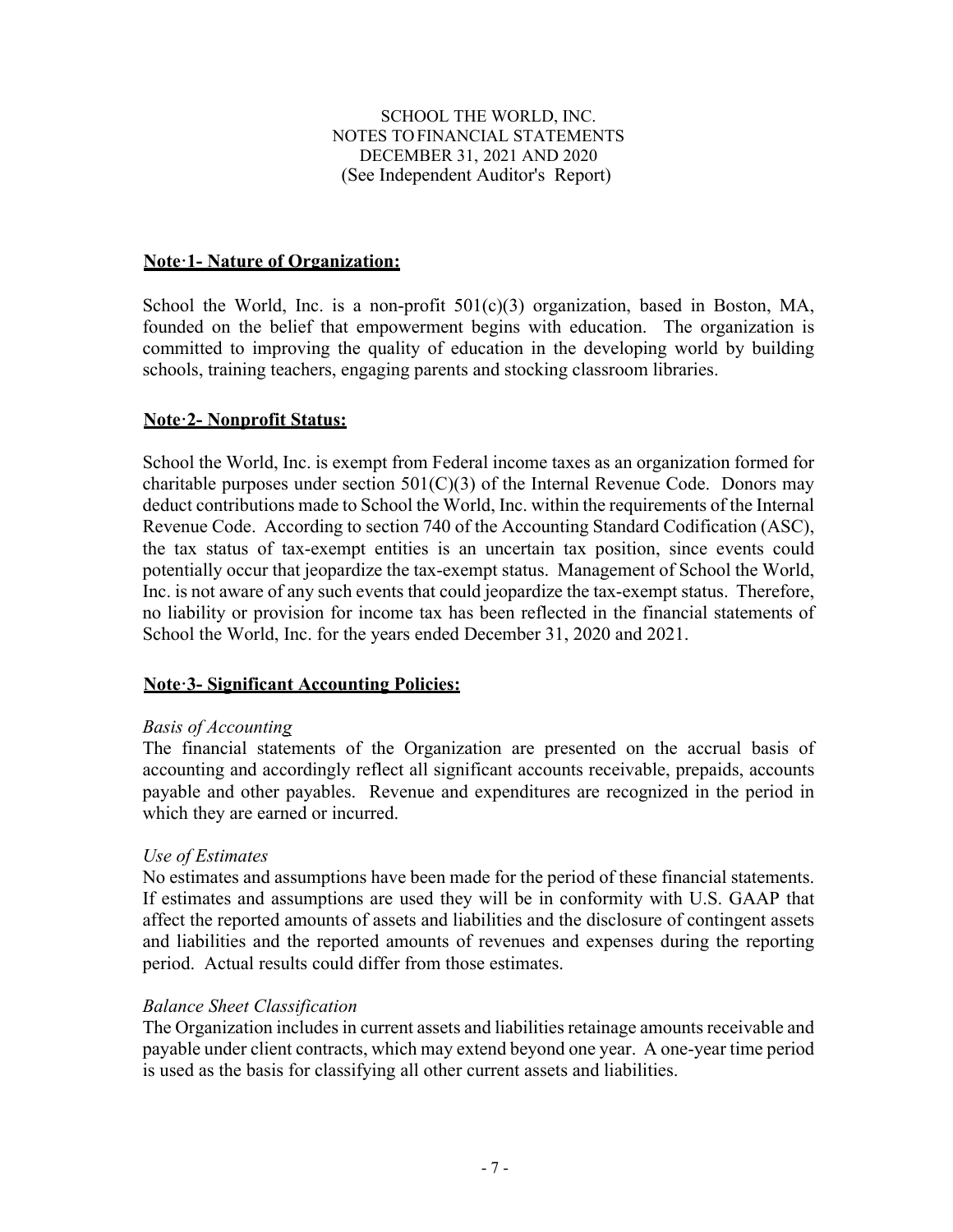#### **Note·3- Significant Accounting Policies (…Continued):**

#### *Cash and Cash Equivalents*

For purposes of the statements of cash flows, the Organization considers all highly liquid debt instruments purchased with an original maturity of three months or less to be cash equivalents.

#### *Inventory*

Inventory is valued at lower of cost or market.

#### *Classification of Net Assets*

Resources are classified for accounting and reporting purposes into three categories of net assets – unrestricted, temporarily restricted, or permanently restricted – according to external donor-imposed restrictions and consistent with relevant law.

Unrestricted net assets – include all resources that are not subject to donor-imposed restrictions of a more specific nature than those that only obligate the Organization to utilize funds in furtherance of its mission. Revenues received, and expenses incurred in conducting the programs and services of the Organization are presented in the financial statements as unrestricted operating funds that increase or decrease unrestricted net assets.

Temporarily restricted net assets – subject to legal or donor-imposed restrictions on the expenditure or other use of contributed funds. Temporary restrictions may expire either because of the passage of time or because the Organization has filled the restrictions. Donor-imposed gifts that are not permanently restricted are reported as temporarily restricted contributions, regardless of when the net assets are expended. Transfers of temporarily restricted net assets associated with current expenditures for which the restrictions have been satisfied are reported as net assets released from restrictions. As of December 31, 2021, the Organization had no temporarily restricted net assets.

#### *Property and Equipment*

Property and equipment will be stated at cost. Depreciation will be computed primarily using the straight-line method over the estimated useful lives of the assets, which range from 5-39 years. Leasehold improvements are amortized over the shorter of the useful life of the related assets or the lease term. Expenditures for repairs and maintenance are charged to expense as incurred. For assets sold or otherwise disposed of, the cost and related accumulated depreciation are removed from the accounts, and any related gain or loss is reflected in income for the period.

### *Impairment of Long-Lived Assets*

The Organization will review long-lived assets for impairment whenever events or changes in circumstances indicate that the carrying amount of such assets may not be recoverable. Recoverability of these assets is determined by comparing the forecasted undiscounted net cash flows of the operation to which the assets related to the carrying amount. If the operating is down first, followed by other long-lived assets of the operation to fair value. Fair value is determined based on discounted cash flows or appraised values, depending on the nature of the assets. As of May 9, 2022, there were no impairment losses recognized for long-lived assets.